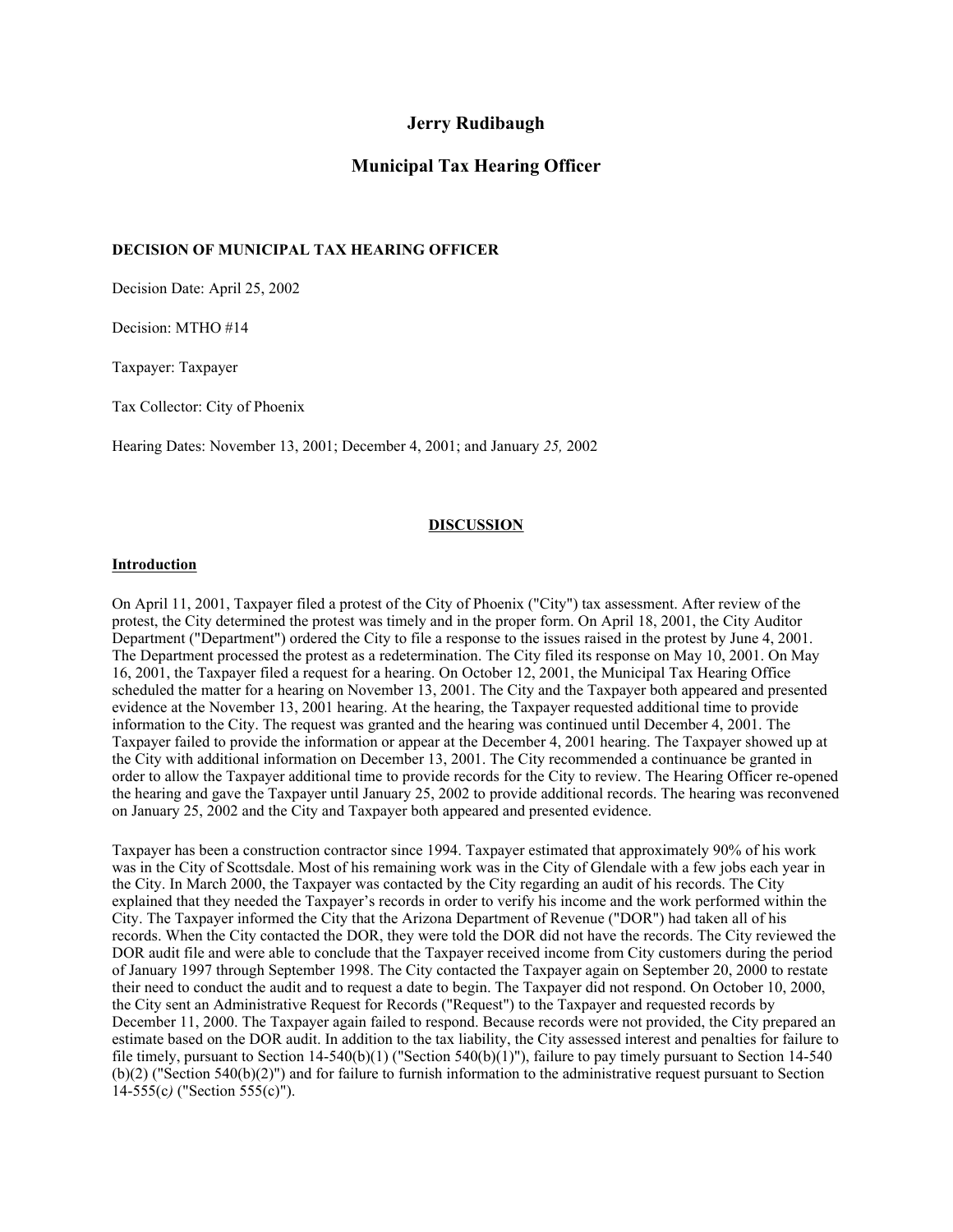At the November 13, 2001 hearing, a request by the Taxpayer to provide additional records for review by the City was granted. The Hearing Officer sent out a November 19, 2001 confirmation letter specifying the records the Taxpayer had agreed to provide in order to assist the City in identifying the gross income of the Taxpayer for each of the years 1997 through 2000, the source of the income, and, the amount, if any, of income for contracting within the City. The Taxpayer was to provide the information to the City on December 4, 2001. The Taxpayer failed to provide the information on December 4, 2001 but showed up at the City on December 13, 2001 with a bag full of unorganized records. As a result, the City recommended the Taxpayer be granted an additional continuance in order to provide records for the City to review.

On December 28, 2001, the Hearing Officer re-opened the hearing and gave the Taxpayer until January *25,* 2002 to provide the records previously set forth in the November 19, 2001 letter of the Hearing Officer. At the re-opened hearing date of January 25, 2002, the Taxpayer was given until February 1, 2002 to provide additional records for the City's review, the City was to provide any comments/response on or before February 15*,* 2002, and the Taxpayer was to file any reply on or before February 25, 2002. The Taxpayer provided some of the records on January 30, 2002 and the City filed a response on February 12, 2002. The Taxpayer failed to provide a reply.

#### **City Position**

On several occasions, the City requested records from the Taxpayer in order to perform an audit for the period February 1997 through November 2000. The City asserted that the Taxpayer never provided any records. As a result, the City utilized DOR's file to determine the Taxpayer's contracting income with the City for the period February 1997 through September 1998. Since DOR ended its audit as of September 1998, the City estimated the Taxpayer's contracting income within the City for the period October 1998 through November 2000. The City argued that since the Taxpayer had failed to provide records, the City is authorized to estimate the tax liability in the absence of such records. The City asserted that it had utilized a reasonable basis in arriving at its estimate and as a result it should be upheld. The City also requested the penalties be upheld since the Taxpayer failed to provide a reasonable basis for failure to file timely, failure to pay timely, or failure to furnish in formation requested. The City did review the additional information provided by the Taxpayer on January 30, 2002 and concluded there was not sufficient information to justify any recommended adjustment to the Hearing Officer.

#### **Taxpayer Position**

The Taxpayer asserts that his license was suspended in 1999 and he did not renew his license. According to the Taxpayer, he did not work in the construction business in 1999 and 2000. The Taxpayer asserts his income for 1999 and 2000 was from a home care business in his house.

Further, the Taxpayer argued that he could not provide his records because the DOR took his records when they performed their audit. Based on the above, the Taxpayer requested an adjustment to the assessment.

#### **ANALYSIS**

It is the responsibility of the Taxpayer pursuant to the City Code to maintain necessary books and records. The City on several occasions requested the Taxpayer provide the necessary books and records. The Taxpayer never provided the requested books and records. As a result, the City is authorized pursuant to City Code Section 14-555(e*)*  ("Section 555(e)") to utilize estimates when the Taxpayer fails to provide necessary books and records. The City utilized the audit file of DOR to estimate the Taxpayer's contracting income. While the DOR audit did not utilize the same period as the City audit, the City was able to use those amounts to estimate the additional time periods. While the Taxpayer argued that he did not perform any contracting business after his license was revoked in 1999, the Schedule C's provided by the Taxpayer for 1999 and 2000 still show contracting income for the Taxpayer for those years. Based on all the above, the Hearing Officer concludes the City utilized a reasonable method of estimation and the Taxpayer has failed to provide sufficient information to refute the City's estimation. Lastly, the Hearing Officer concludes that the Taxpayer has failed to provide reasonable cause for failing to timely file returns, failing to timely pay taxes, and for failing to furnish information in a timely manner. The Taxpayer's protest should be denied.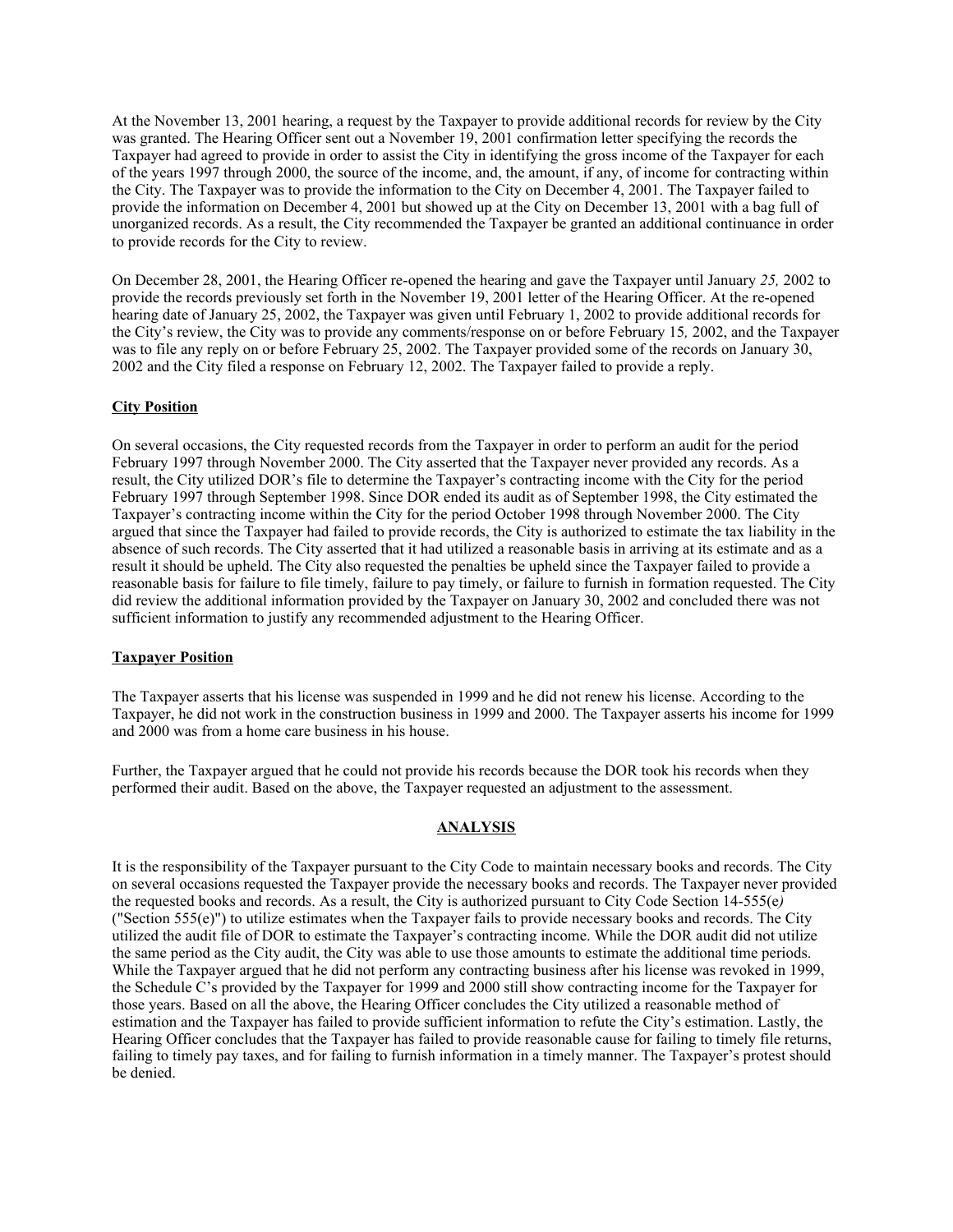#### **FINDINGS OF FACT**

1. On April 11, 2001, Taxpayer filed a protest of the tax assessment of the City.

2. On April 18, 2001, the Department ordered the City to file a response to the protest by June 4, 2001.

3. The Department processed the protest as a redetermination.

4. The City filed its response on May 10, 2001.

5. On May 16, 2001, the Taxpayer filed a request for a hearing.

6. On October 12, 2001, the Municipal Tax Hearing Office scheduled the matter for hearing commencing on November 13, 2001.

7. Both the City and Taxpayer appeared at the November 13, 2001 hearing and presented evidence.

8. At the request of the Taxpayer at the November 13, 2001 hearing, the hearing was continued until December 4, 2001 so that the Taxpayer could provide additional information to the City for review.

9. On November 19, 2001, the Hearing Officer sent a letter to the Taxpayer specifying the records the Taxpayer had agreed to provide.

10. The Taxpayer failed to appear at the December 4, 2001 hearing and the record was closed.

11. The Taxpayer showed up at the City on December 13, 2001 with a bag full of unorganized records.

12. The City recommended the Taxpayer be granted additional time in order to provide records for the City to review.

13. On December 28, 2001, the Hearing Officer re-opened the hearing and gave the Taxpayer until January 25, 2002 to provide the records previously set forth in the November 19, 2001 letter from the Hearing Officer.

14. At the re-opened hearing date of January 25, 2002, the Taxpayer was given until February 1, 2002 to provide additional records for the City to review, the City was to file comments/response on or before February 15, 2002, and the Taxpayer was to file any reply on or before February 25, 2002.

15. The Taxpayer provided some of the records on January 30, 2002.

16. The City filed its response on February 12, 2002.

17. The Taxpayer failed to file a reply.

18. The DOR performed an audit of the Taxpayer for the period January 24, 1997 through September 30, 1998.

19. The DOR asked the Taxpayer for invoices and the Taxpayer informed the DOR that he had not kept any of the 1997 invoices.

20. The Taxpayer informed the DOR that most of his business activity for 1997 had been in the City.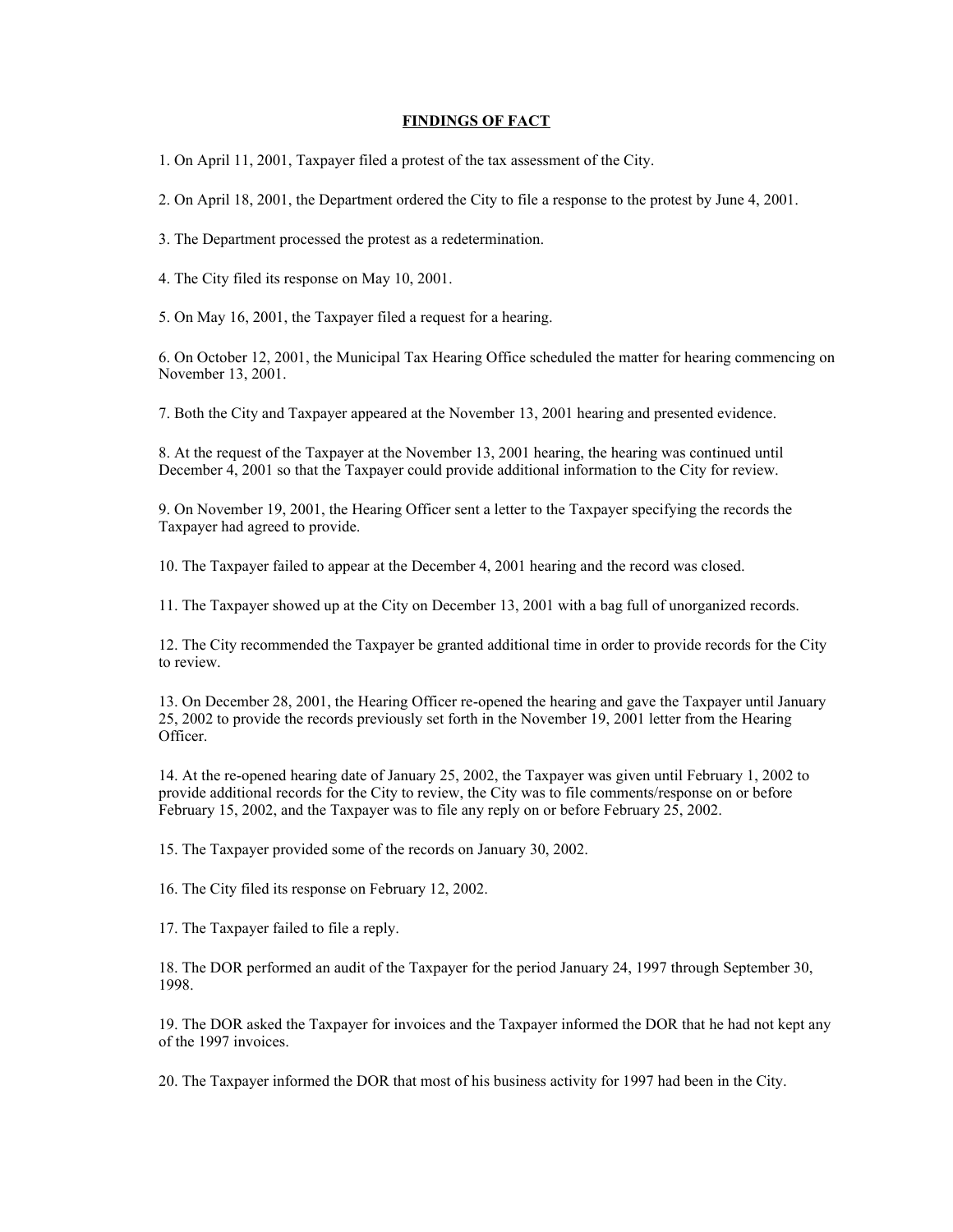21. The DOR did not keep any of the Taxpayer's records.

22. The City conducted an audit for the period February 1997 through November 2000.

23. On several occasions, the City requested records from the Taxpayer in order to conduct their audit.

24. The Taxpayer failed to provide most of the records requested by the City.

25. The City utilized the DOR audit findings in order to arrive at an estimated tax assessment for the Taxpayer for the period February 1997 through November 2000.

26. Taxpayer has been a construction contractor since 1994.

27. The Taxpayer estimated that 90 percent of his work was in the City of Scottsdale.

28. The Taxpayer's contractor's license was suspended in 1999 and never renewed.

29. The hearing was continued on several occasions at the request of the Taxpayer in order to provide him additional time to provide information to the City for review.

30. The Taxpayer received some income from a home care business in his house.

31. The Taxpayer provided Schedule C's for his Federal 1999 and 2000 tax returns, which indicated his principal business was construction, and as a handyman, respectively.

# **CONCLUSIONS OF LAW**

1. Pursuant to ARS Section 42-6056, the Municipal Tax Hearing Officer is to hear all reviews of petitions for hearing or redetermination under the Model City Tax Code.

2. City Code Section 14-415(a) imposes a tax on contracting income within the City.

3. Section 540 (b)(1) imposes a penalty for failure to file a timely return unless taxpayer shows that the failure is due to reasonable cause and not willful neglect.

4. Section 540 (b)(2) imposes a penalty for failure to pay the tax when due unless the taxpayer shows that the failure is due to reasonable cause and not willful neglect.

5*.* Section 555(c) imposes a penalty for failure to furnish information unless the taxpayer shows that the failure is due to reasonable cause and not willful neglect.

6. Section 555(e) authorizes the City to utilize estimates when the taxpayer has failed to maintain or provide necessary books and records.

7. The City utilized a reasonable method of estimation in determining the Taxpayer's tax assessment.

8. The Taxpayer has failed to provide a reasonable cause for failing to file timely returns, for failing to pay the tax in a timely manner, and for failing to furnish information in a timely manner.

9. The Taxpayer's protest should be denied.